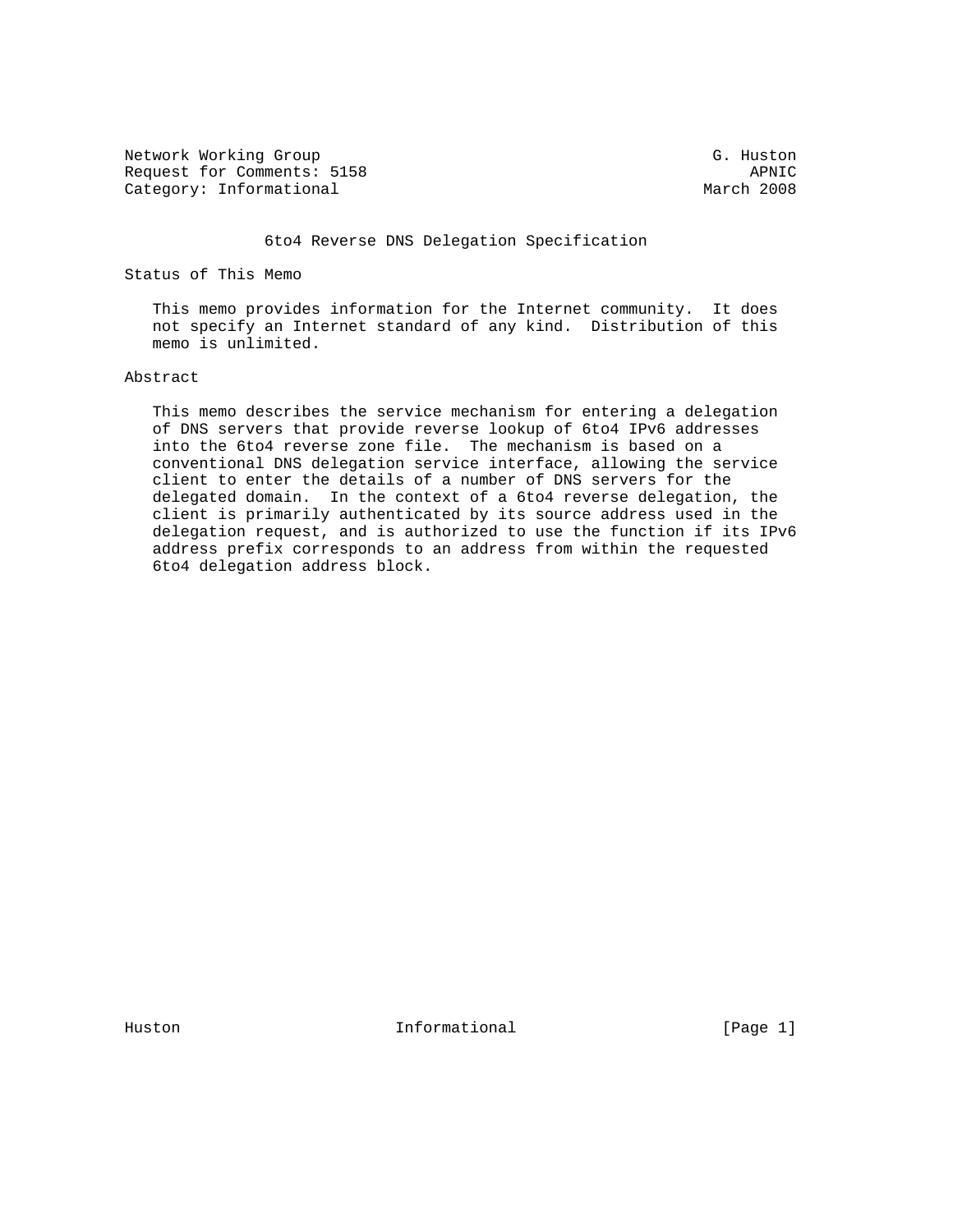# 1. Introduction

 6to4 [RFC3056] defines a mechanism for allowing isolated IPv6 sites to communicate using IPv6 over the public IPv4 Internet. This is achieved through the use of a dedicated IPv6 global unicast address prefix. A 6to4 'router' can use its IPv4 address value in conjunction with this global prefix to create a local IPv6 site prefix. Local IPv6 hosts use this site prefix to form their local IPv6 address.

 This address structure allows any site that is connected to the IPv4 Internet the ability to use IPv6 via automatically created IPv6 over IPv4 tunnels. The advantage of this approach is that it allows the piecemeal deployment of IPv6 using tunnels to traverse IPv4 network segments. A local site can connect to an IPv6 network without necessarily obtaining IPv6 services from its adjacent upstream network provider.

 As noted in [6to4-dns], the advantage of this approach is that: "it decouples deployment of IPv6 by the core of the network (e.g. Internet Service Providers or ISPs) from deployment of IPv6 at the edges (e.g. customer sites), allowing each site or ISP to deploy IPv6 support in its own time frame according to its own priorities. With 6to4, the edges may communicate with one another using IPv6 even if one or more of their ISPs do not yet provide native IPv6 service."

 The particular question here is the task of setting up a set of delegations that allows "reverse lookups" for this address space.

 "[This] requires that there be a delegation path for the IP address being queried, from the DNS root to the servers for the [DNS] zone which provides the PTR records for that IP address. For ordinary IPv6 addresses, the necessary DNS servers and records for IPv6 reverse lookups would be maintained by the each organization to which an address block is delegated; the delegation path of DNS records reflects the delegation of address blocks themselves. However, for IPv6 addresses beginning with the 6to4 address prefix, the DNS records would need to reflect IPv4 address delegation. Since the entire motivation of 6to4 is to decouple site deployment of IPv6 from infrastructure deployment of IPv6, such records cannot be expected to be present for a site using 6to4 - especially for a site whose ISP did not yet support IPv6 in any form." [6to4-dns]

Huston **Informational Informational** [Page 2]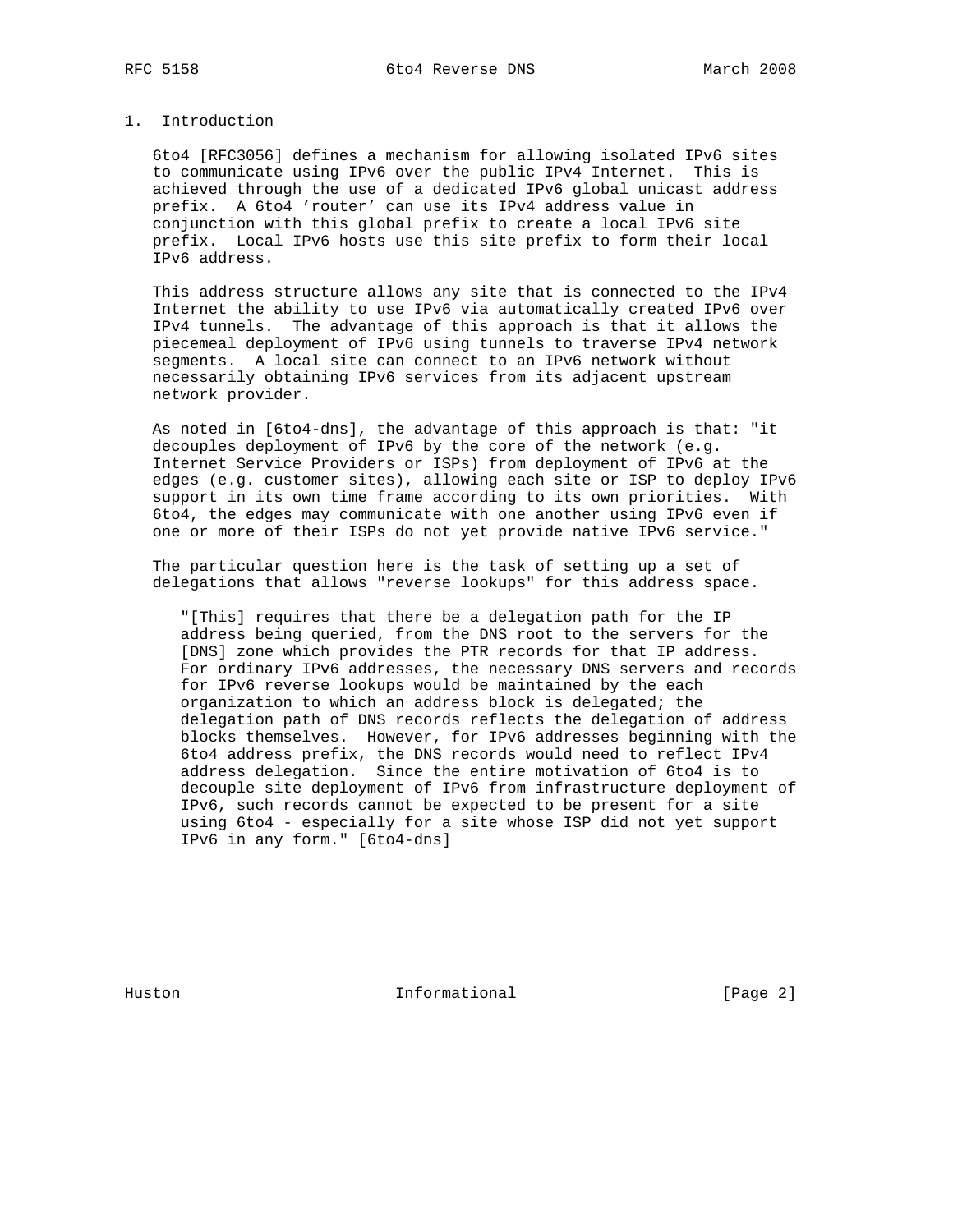The desired characteristics of a reverse lookup delegation mechanism are that it:

- \* is deployable with minimal overhead or tool development
- \* has no impact on existing DNS software and existing DNS operations
- \* performs name lookup efficiently
- \* does not compromise any DNS security functions
- 2. Potential Approaches

 There are a number of approaches to this problem, ranging from a conventional explicit delegation structure to various forms of modified server behaviors that attempt to guess the location of non delegated servers for fragments of this address space. These approaches have been explored in some detail in terms of their advantages and drawbacks in [6to4-dns], so only a summary of these approaches will be provided here.

2.1. Conventional Address Delegation

 The problem with this form of delegation is the anticipated piecemeal deployment of 6to4 sites. The reason why an end site would use 6to4 is commonly that the upstream Internet Service Provider does not support an IPv6 transit service and the end site is using 6to4 to tunnel through to IPv6 connectivity. A conventional end site environment of this form would have the end site using provider-based IPv4 addresses, where the end site's IPv4 address is a more specific address block drawn from the upstream provider's address block, and the end site would have an entry in the upstream provider's reverse DNS zone file, or it would have authoritative local name servers that are delegated from the upstream provider's DNS zone. In the case of the 6to4 mapped IPv6 space, the upstream may not be providing any IPv6-based services at all, and therefore would not be expected to have a 6to4 reverse DNS delegation for its IPv4 address block. The general observation is that 6to4 IPv6 reverse DNS delegations cannot necessarily always precisely match the corresponding IPv4 reverse DNS delegations.

Huston **Informational Informational** [Page 3]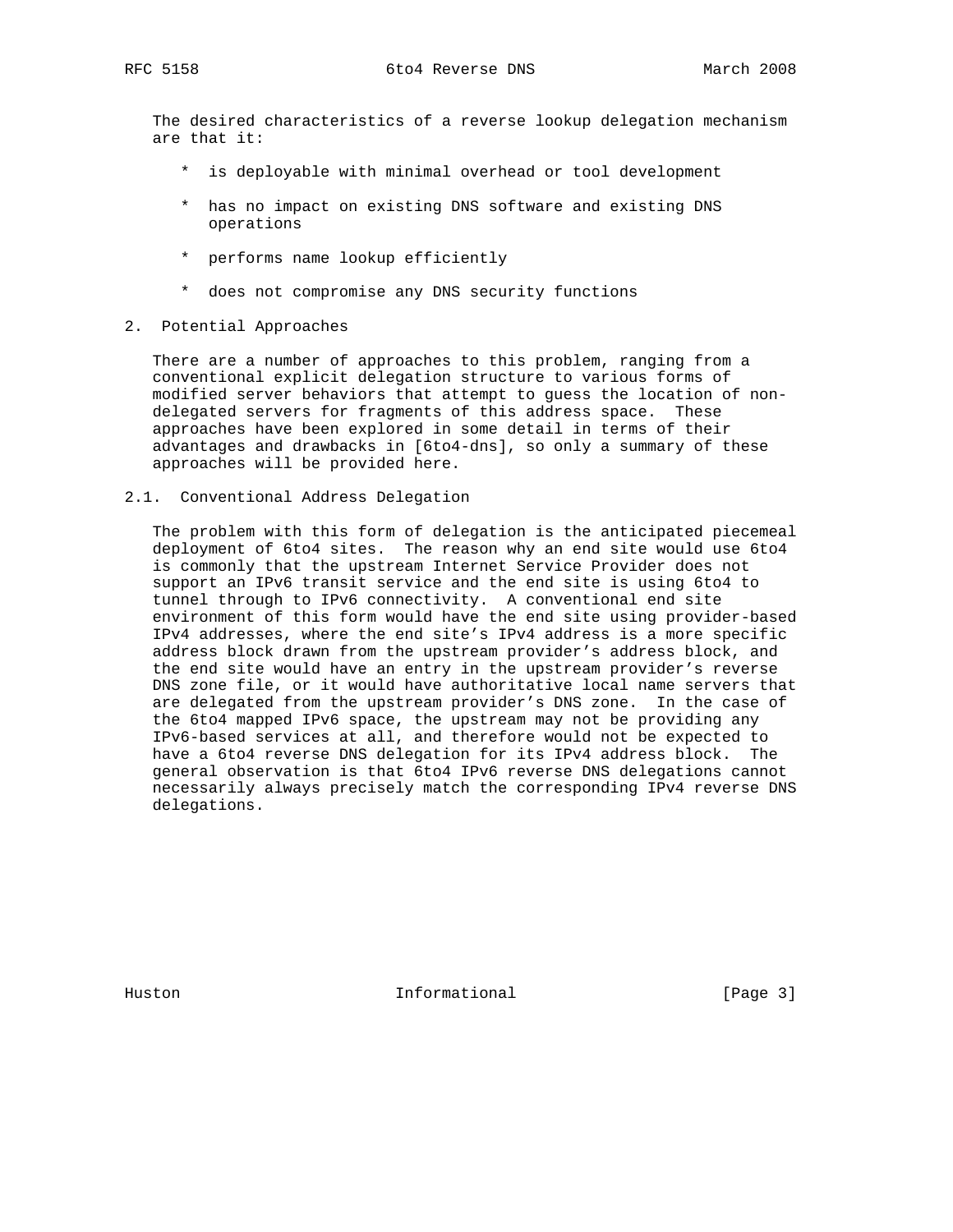Sub-delegations of IPv4 provider address space are not consistently recorded, and any 6to4 reverse zone operator would be required to undertake reverse zone delegations in the absence of reliable current address assignment information, undertaking a "hop over" of the upstream provider's address block. Similarly, a delegated entity may need to support the same "hop over" when undertaking further delegations in their reverse zone.

#### 2.2. Guessing a Non-Delegated 6to4 Reverse Server

 One way to avoid such unreliable delegations is to alter server behavior for reverse servers in this zone. Where no explicit delegation information exists in the zone file, the server could look up the in-addr.arpa domain for the servers for the equivalent IPv4 address root used in the 6to4 address. These servers could then be queried for the IPv6 PTR query.

 The issues with fielding altered server behaviors for this domain are not to be taken lightly, and the delegation chain for IPv4 will not be the same for 6to4 in any case. An isolated 6to4 site uses a single IPv4 /32 address, and it is improbable that a single address would have explicit in-addr.arpa delegation. In other words, it is not likely that the delegation for IPv4 would parallel that of 6to4.

2.3. Locating Local Servers at Reserved Addresses

 Another approach uses an altered server to resolve non-delegated 6to4 reverse queries. The 6to4 query is decoded to recover the original 6to4 IP address. The site-specific part of the address is rewritten to a constant value, and this value is used as the target of a lookup query. This requires that a 6to4 site should reserve local addresses, and configure reverse servers on these addresses. Again, this is a weak approach in that getting the DNS to query non delegated addresses is a case of generation of spurious traffic.

2.4. Synthesized Responses

 The final approach considered here is to synthesize an answer when no explicit delegation exists. This approach would construct a pseudo host name using the IPv6 query address as the seed. Given that the host name has no valid forward DNS mapping, then this becomes a case of transforming one invalid DNS object into another.

Huston **Informational Informational** [Page 4]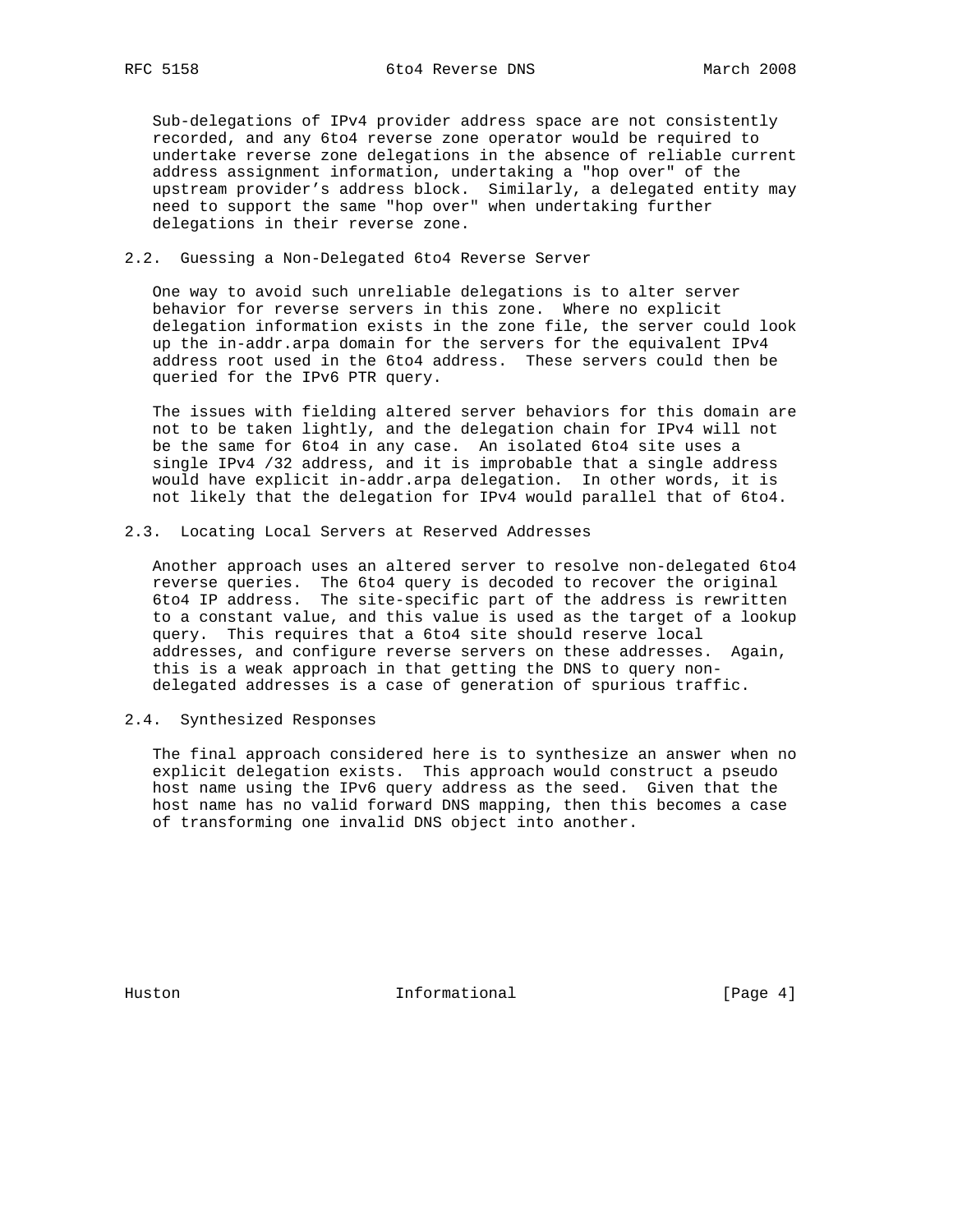2.5. Selecting a Reasonable Approach

 It would appear that the most reasonable approach from this set of potential candidates is to support a model of conventional standard delegation. The consequent task is to reduce the administrative overheads in managing the zone, supporting delegation of reverse zone files on a basis of providing a delegation capability directly to each 6to4 site.

3. 6to4 Networks Address Use

 A 6to4 client network is an isolated IPv6 network composed as a set of IPv6 hosts and a dual stack (IPv4 and IPv6) local router connected to the local IPv6 network and the external IPv4 network.

An example of a 6to4 network is as follows:

| $IPv6-in-IPv4$ packets $(A)$ | IPv6 packets       |
|------------------------------|--------------------|
| 6to4router                   |                    |
|                              | $\blacksquare$     |
|                              | local IPv6 clients |

IPv4 network IPv6 network

## Figure 1

 The IPv4 address used as part of the generation of 6to4 addresses for the local IPv6 network is that of the external IPv4 network interface address (labelled  $'(A)'$  in the above diagram). For example, if the interface (A) has the IPv4 address 192.0.2.1, then the local IPv6 clients will use a common IPv6 address prefix of the form 2002: {192.0.2.1}::/48 (or (2002:C000:201::/48 in hex notation). All the local IPv6 clients share this common /48 address prefix, irrespective of any local IPv4 address that such host may use if they are operating in a dual stack mode.

Huston **Informational Informational** [Page 5]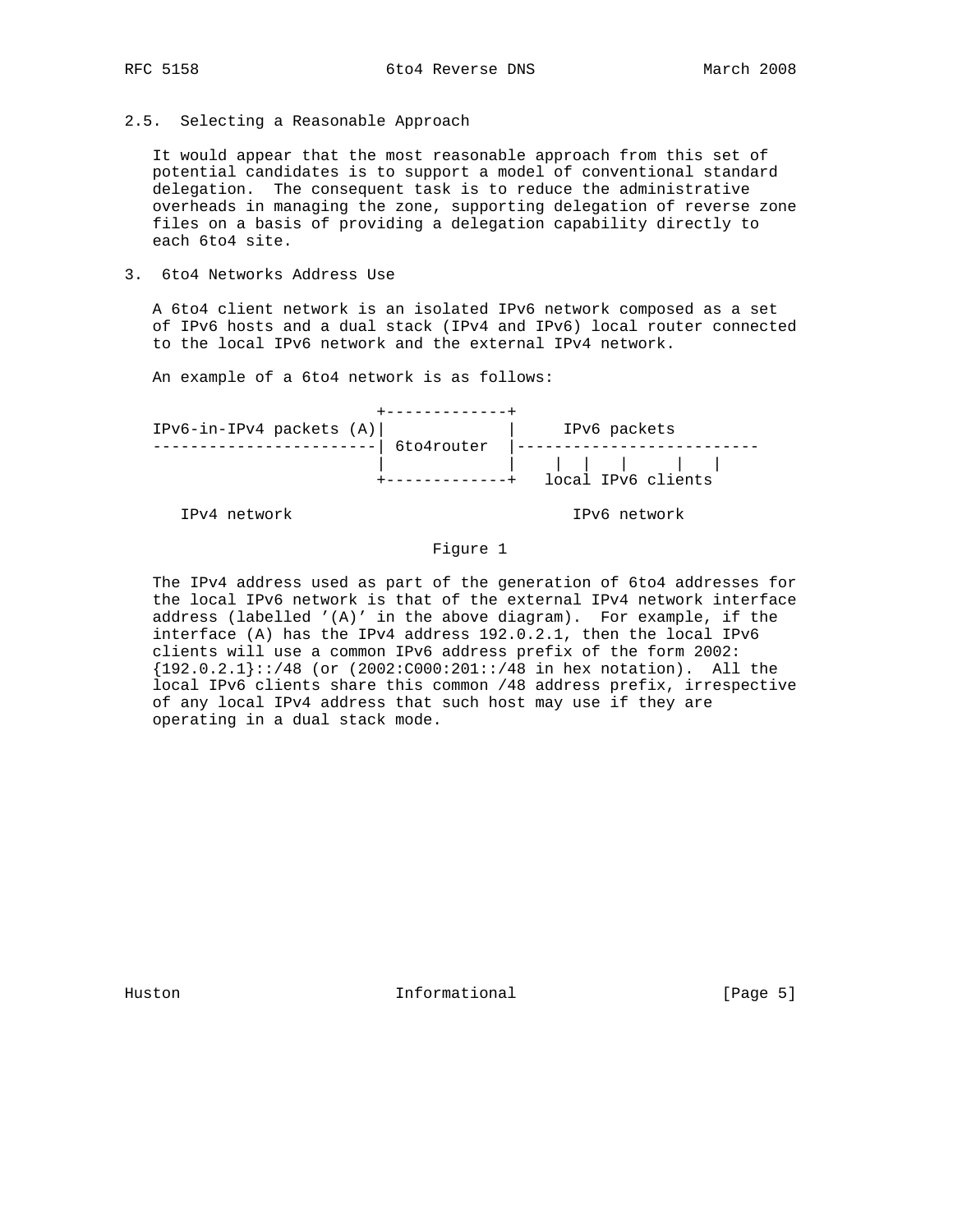An example of a 6to4 network with addressing:



#### Figure 2

4. Delegation Administration

 This specification uses a single delegation level in the 2.0.0.2.ip6.arpa zone (the ip6.arpa zone is specified in [RFC3596]), delegating zones only at the 48th bit position. This corresponds with individual delegations related to a single /32 IPv4 address, or the equivalent of a single 6to4 local site.

 The zone files containing the end site delegations are to be operated with a low TTL (configured to be a time value in the scale of hours rather than days or weeks), and updates for delegation requests in the 2.0.0.2.ipv6.arpa zone are to be made using dynamic DNS updates [RFC2136].

 The delegation system is to be self-driven by clients residing within 6to4 networks. The 6to4 reverse DNS delegation function is to be accessible only by clients using 6to4 IPv6 source addresses, and the only delegation that can be managed is that corresponding to the /48 prefix of the IPv6 source address of the client.

 This service is to operate the delegation management service using web-based server access using Transport Layer Security (TLS) [RFC4346] (accessible via a "https:" URL). This is intended to ensure that the source address-driven delegation selection function cannot be disrupted through proxy caching of the web server's responses, and also to ensure that the delegation service cannot be readily mimicked.

The service is to be found at https://6to4.nro.net

Huston **Informational Informational** [Page 6]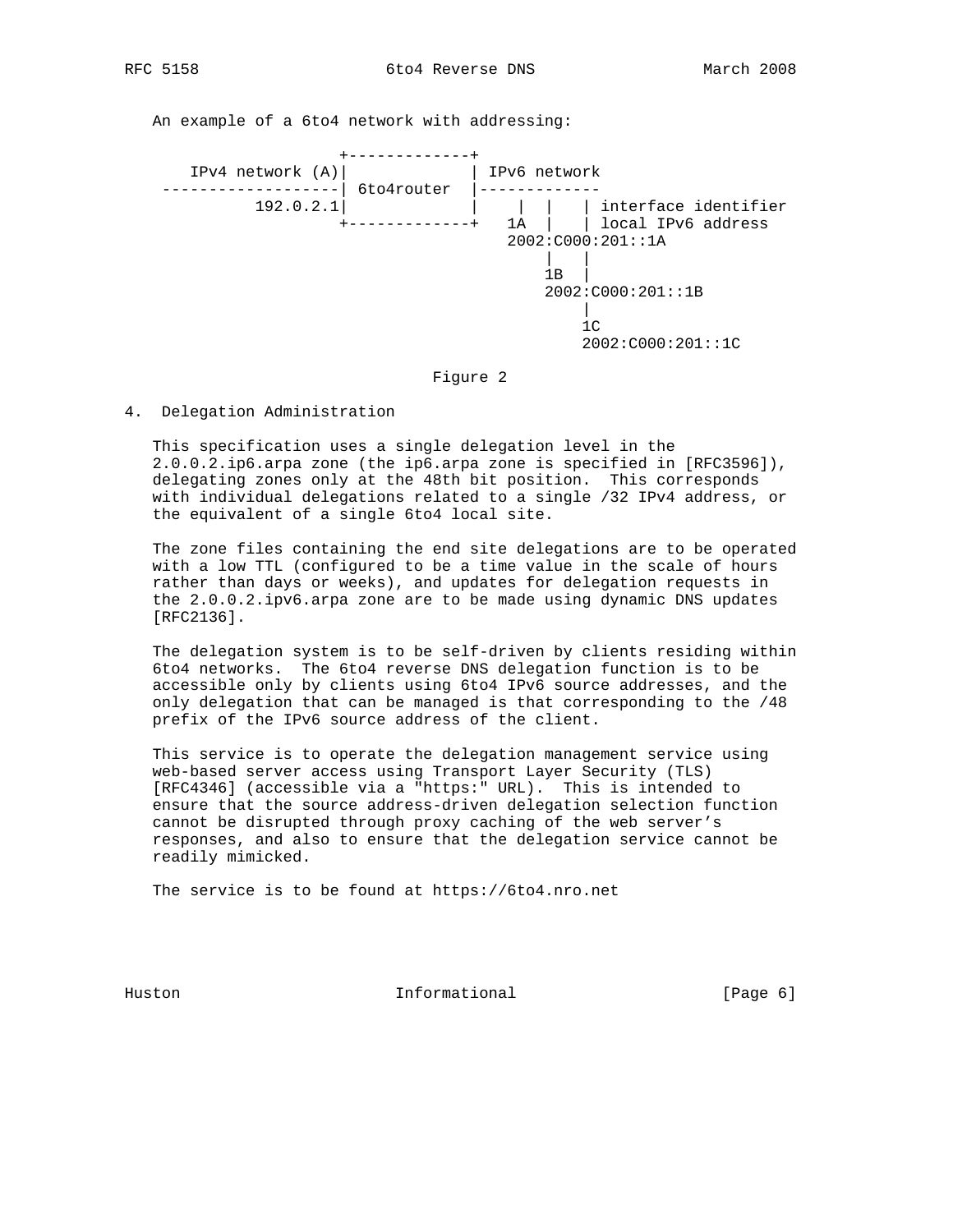This service is implemented by web servers that are operated on a dual-stack IPv4 / IPv6 server, accessible via SSL. The web server's actions will be determined by the source address of the client. If the client uses a 6to4 source address, the server will present a delegation interface for the corresponding 6to4 reverse zone. Otherwise, the server will provide a description of the delegation process.

 When accessed by a 6to4 source address, the interface presented by the delegation service is a conventional DNS delegation interface, allowing the client to enter the details of a number of DNS servers for the corresponding reverse domain. The targets of the DNS delegation are checked by the delegation manager using IPv4 and IPv6, according to the addresses of the targets, to ensure that they are responding, that they are configured consistently, and are authoritative for the delegated domain. If these conditions are met, the delegation details are entered into the zone at the primary master. In order to avoid the server being used as a denial of service platform, the server should throttle the number of DNS delegation requests made to any single IP address, and also throttle the number of redelegation requests for any single 6to4 zone.

 In other cases the system provides diagnostic information to the client.

 The benefits of this structure include a fully automated mode of operation. The service delivery is on demand and the system only permits self-operation of the delegation function.

The potential issues with this structure include:

- o Clients inside a 6to4 site could alter the delegation details without the knowledge of the site administrator. It is noted that this is intended for small-scale sites. Where there are potential issues of unauthorized access to this delegation function, the local site administrator could take appropriate access control measures.
- o IPv4 DHCP-based 6to4 sites, or any 6to4 site that uses dynamically-assigned external IPv4 interface addresses, could inherit nonsense reverse entries created by previous users of the dynamically assigned address. In this case, the client site could request delegation of the reverse zone as required. More generally, given the potentially for inheritance of 'stale' reverse DNS information in this context, in those cases where the issues of potential inheritance of 'stale' reverse DNS information is a concern, it is recommended that a 6to4 site either use a static IPv4 address in preference to a dynamically-assigned

Huston Informational [Page 7]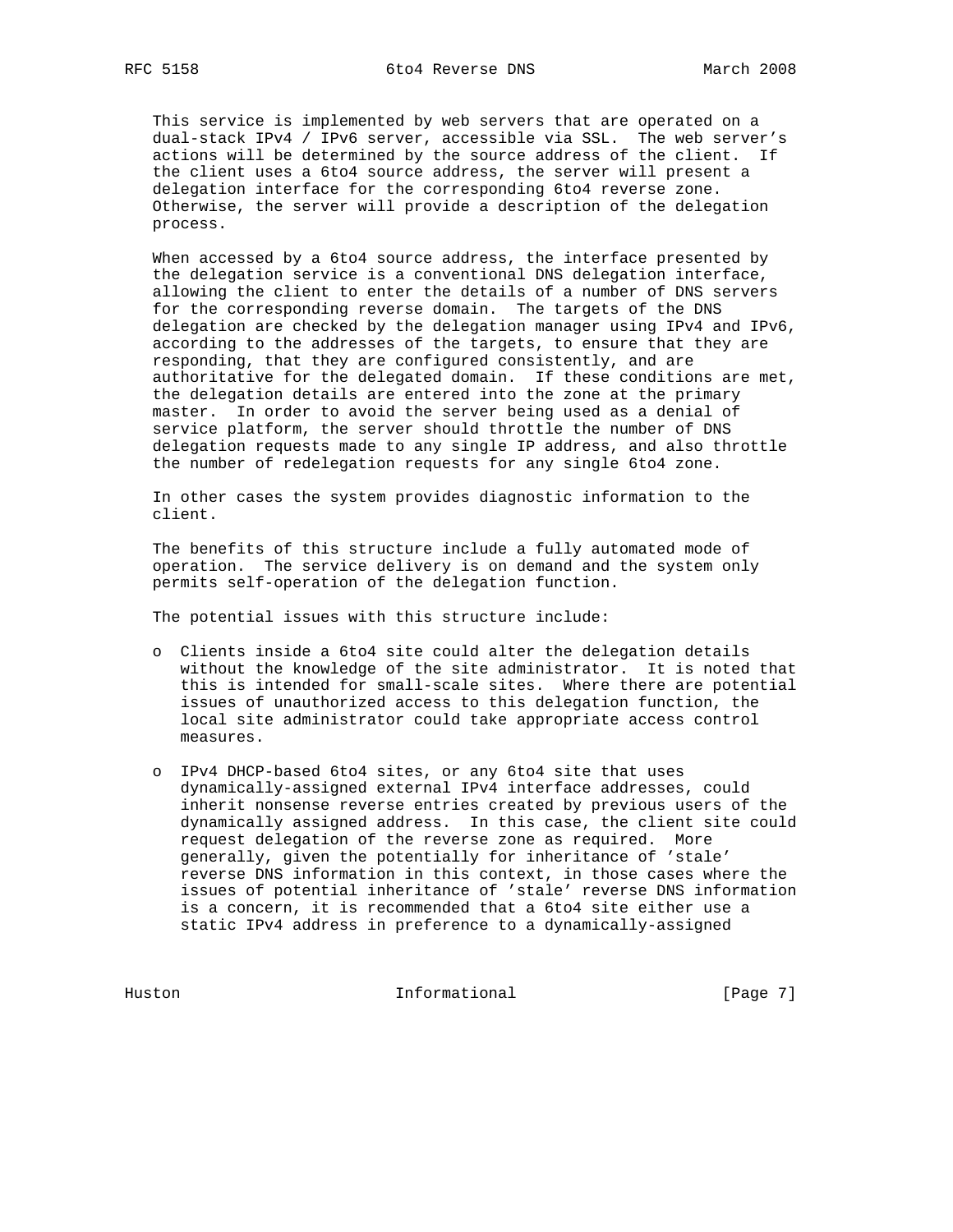address, or ensure that the reverse delegation information is updated using the service mechanism described here upon each dynamic address assignment event.

- o The approach does not scale efficiently, as there is the potential that the flat zone file may grow considerably. However, it is noted that 6to4 is intended to be a transition mechanism useful for a limited period of time in a limited context of an isolated network where other forms of a tunnelled connection is not feasible. It is envisaged that at some point the density of IPv6 adoption in stub network would provide adequate drivers for widespread adoption of native IPv6 services, obviating the need for continued scaling of 6to4 support services. An estimate of the upper bound of the size of the 6to4 reverse delegation zone would be of the order of millions of entries. It is also noted that the value of a reverse delegation is a questionable proposition and many deployment environments have no form of reverse delegation.
- o It is also conceivable that an enterprise network could decide to use 6to4 internally in some form of private context, with the hosts only visible in internal DNS servers. In this mechanism the reverse delegation, if desired, would need to be implemented in an internal private (non-delegated) corresponding zone of the 6to4 reverse domain space.

 There may be circumstances where an IPv4 address controller wishes to "block" the ability for users of these addresses to use this 6to4 scheme. Scenarios that would motivate this concern would include situations when the IPv4 provider is also offering an IPv6 service, and native IPv6 should be deployed instead of 6to4. In such circumstances the 6to4 reverse zone operator should allow for such a 6to4 reverse delegation blocking function upon application to the delegation zone operator.

 For a delegation to be undertaken the following conditions should hold:

- o The 6to4 site must have configured a minimum of one primary and one secondary server for the 6to4 IPv6 reverse address zone.
- o At the time of the delegation request, the primary and secondary servers must be online, reachable, correctly configured, and in a mutually consistent state with respect to the 6to4 reverse zone. In this context, "mutually consistent" implies the same SOA RR and identical NS RRSets.

Huston **Informational Informational** [Page 8]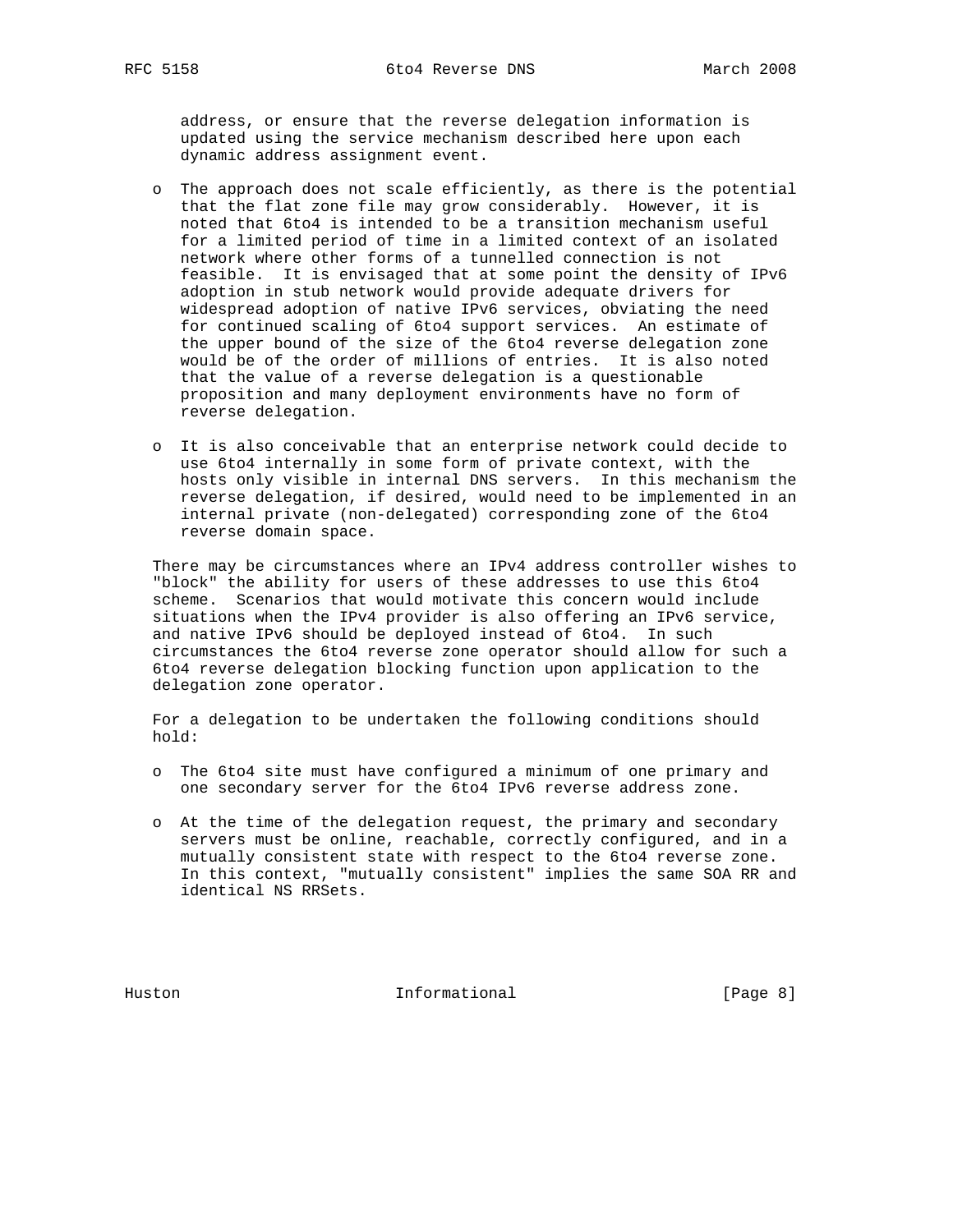o The 6to4 reverse delegation service will only accept delegation requests associated with the 6to4 source address of the requesting client.

 The approach described here, of a fully automated system driven by the site administrators of the 6to4 client networks, appears to represent an appropriate match of the operational requirements of managing reverse DNS domains for 6to4 addresses.

 For maintenance of the reverse delegation zones the service maintains an email contact point for each active delegation, derived from the zone's SOA contact address (SOA RNAME), or explicitly entered in the delegation interface. This contact point would be informed upon any subsequent change of delegation details.

 The 6to4 reverse DNS management system also undertakes a periodic sweep of all active delegations, so that each delegation is checked every 30 days. If the delegation fails this integrity check the email contact point is informed of the problem, and a further check is scheduled for 14 days later. If this second check fails, the delegation is automatically removed, and a further notice is issued to the contact point.

5. Security Considerations

 This system offers a rudimentary level of assurance in attempting to ensure that delegation requests from a 6to4 site can only direct the delegation of the corresponding 6to4 reverse DNS domain and no other.

 Address-based authentication is not a very robust method from a security perspective, as addresses can be readily spoofed. Accordingly, reverse delegation information does not provide reliable information in either validating a domain name or in validating an IP address, and no conclusions should be drawn from the presence or otherwise of a reverse DNS mapping for any IP address.

 The service management interface allows a 6to4 client to insert any server name as a DNS server, potentially directing the delegation test system to make a DNS query to any nominated system. The server throttles the number of requests made to any single IP address to mitigate the attendant risk of a high volume of bogus DNS queries being generated by the server. For similar reasons, the server also throttles the number of redelegation requests for any single 6to4 zone.

 For a general threat analysis of 6to4, especially the additional risk of address spoofing in 2002::/16, see [RFC3964].

Huston Informational [Page 9]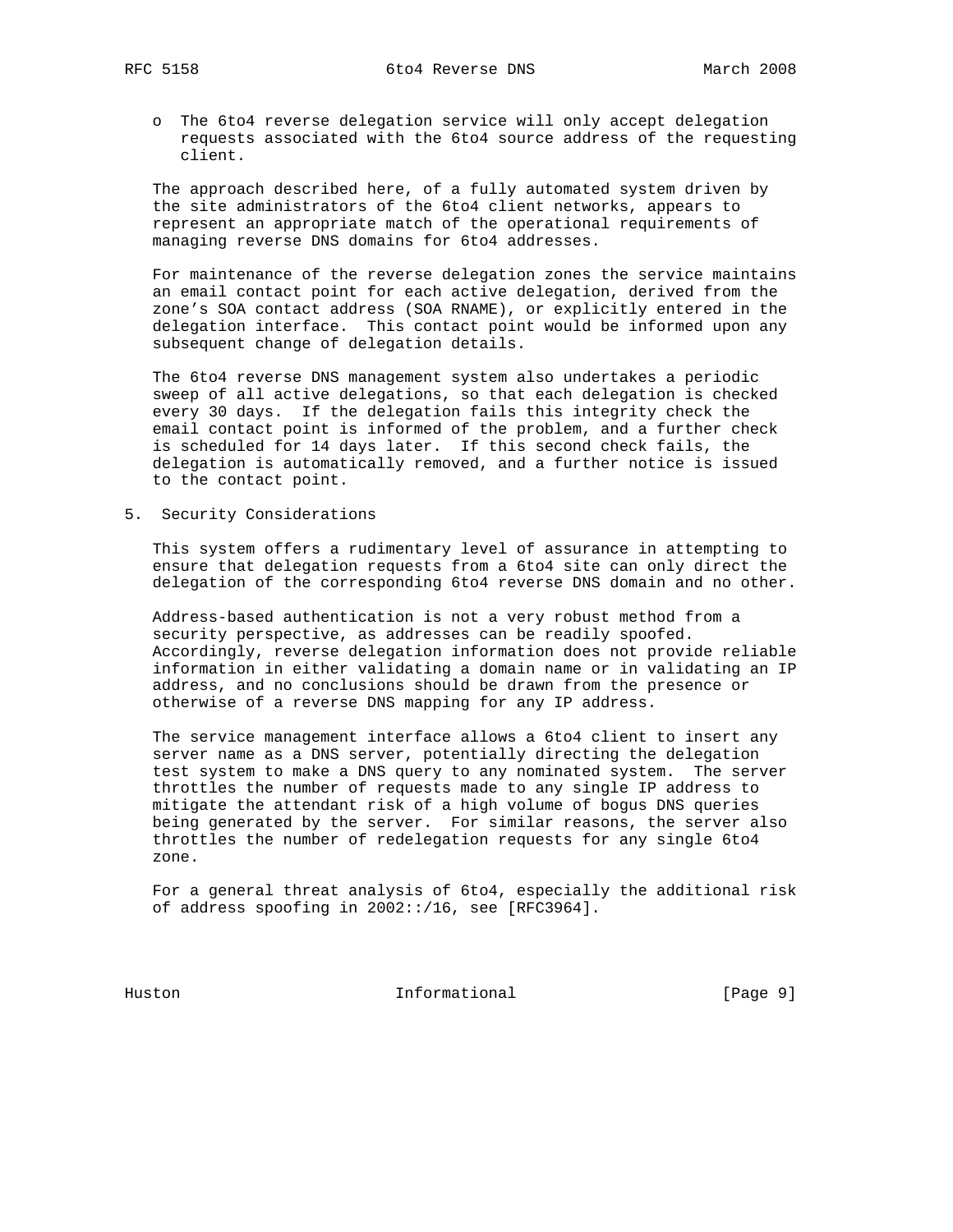Section 4 notes that the local site administrator could take appropriate access control measures to prevent clients inside a 6to4 site performing unauthorized changes to the delegation details. This may be in the form of a firewall configuration, regarding control of access to the service from the interior of a 6to4 site, or a similar mechanism that enforces local access policies.

6. IANA Considerations

 The IANA has delegated the 2.0.0.2.ip6.arpa domain according to delegation instructions provided by the Internet Architecture Board.

7. Acknowledgements

 The author acknowledges the prior work of Keith Moore in preparing a document that enumerated a number of possible approaches to undertake the delegation and discovery of reverse zones. The author acknowledges the assistance of George Michaelson and Andrei Robachevsky in preparing this document, and Peter Koch, Pekka Savola, Jun-ichiro Itojun Hagino, and Catherine Meadows for their helpful review comments.

- 8. References
- 8.1. Normative References
	- [RFC2136] Vixie, P., Thomson, S., Rekhter, Y., and J. Bound, "Dynamic Updates in the Domain Name System (DNS UPDATE)", RFC 2136, April 1997.
	- [RFC3056] Carpenter, B. and K. Moore, "Connection of IPv6 Domains via IPv4 Clouds", RFC 3056, February 2001.
	- [RFC3596] Thomson, S., Huitema, C., Ksinant, V., and M. Souissi, "DNS Extensions to Support IP Version 6", RFC 3596, October 2003.
- [RFC4346] Dierks, T. and E. Rescorla, "The Transport Layer Security (TLS) Protocol Version 1.1", RFC 4346, April 2006.
- 8.2. Informative References
	- [6to4-dns] Moore, K., "6to4 and DNS", Work in Progress, April 2003.
	- [RFC3964] Savola, P. and C. Patel, "Security Considerations for 6to4", RFC 3964, December 2004.

Huston **Informational Informational** [Page 10]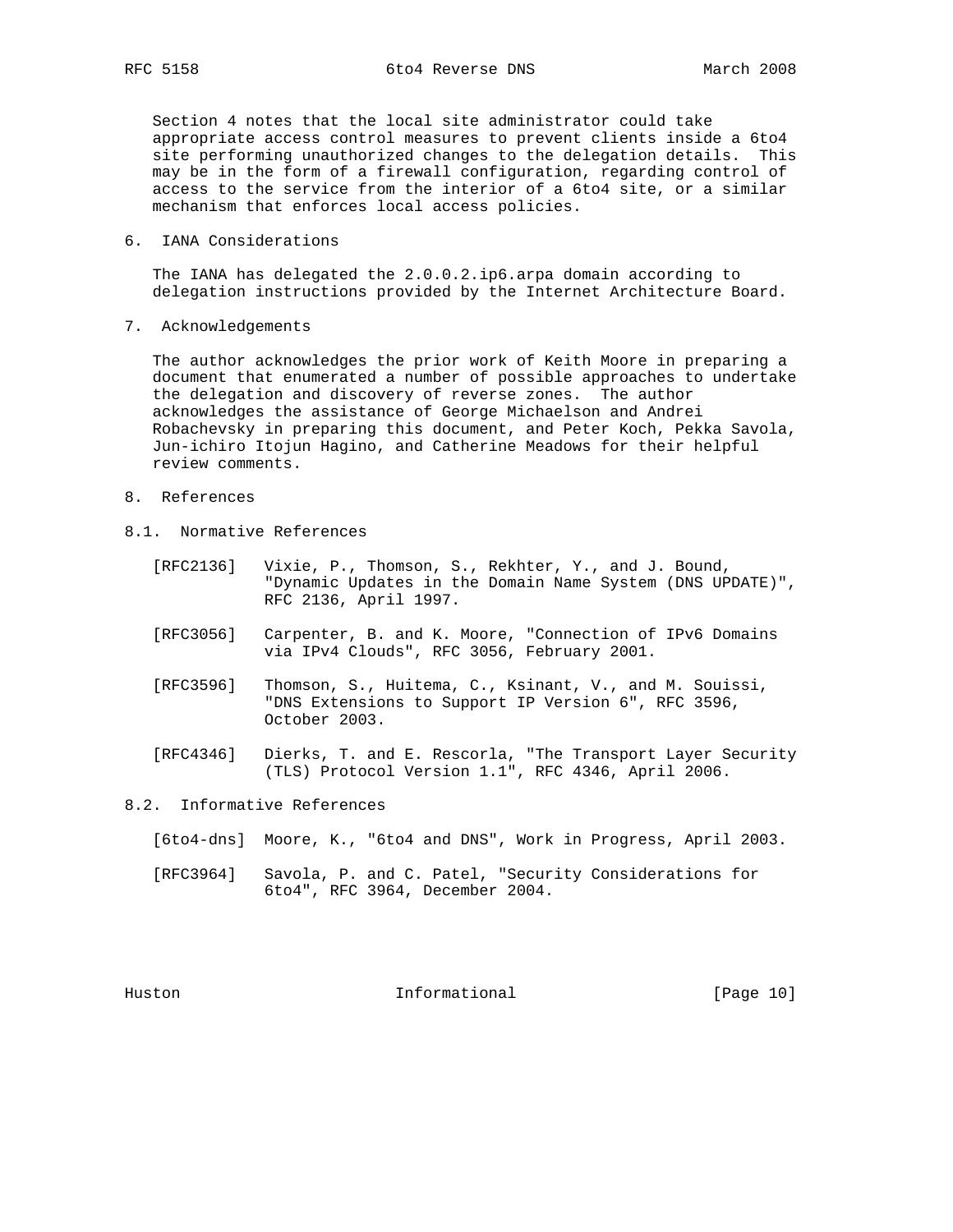Author's Address

 Geoff Huston APNIC

EMail: gih@apnic.net

URI: http://www.apnic.net

Huston **Informational Informational** [Page 11]